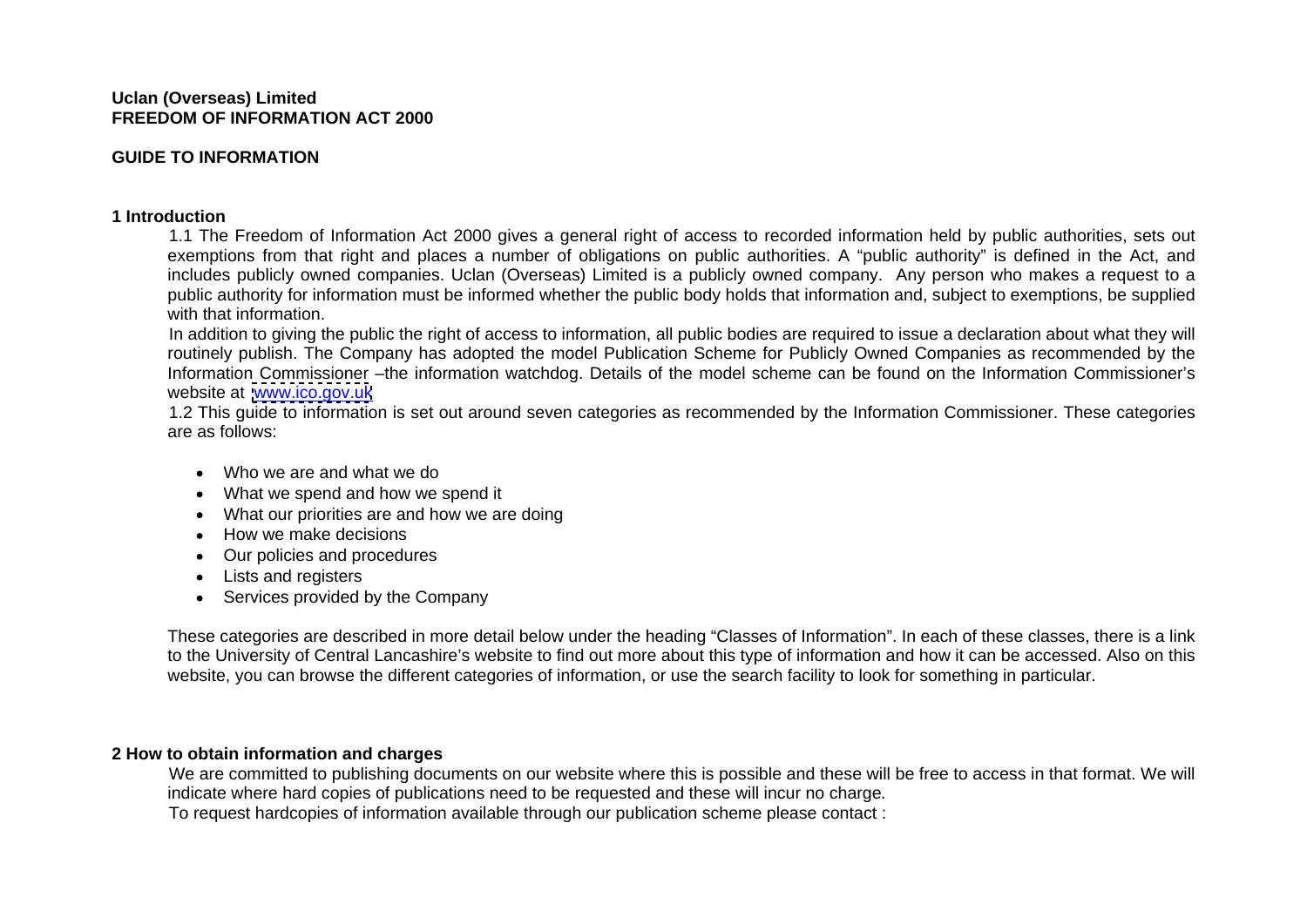**Company Secretary Strategic Development Service University of Central Lancashire Preston PR1 2HE Tel No 01772 892552**

# **Details of the Company can also be accessed on the Companies House website<http://www.companies-house.gov.uk/>**

# **3 How to obtain information not listed here**

Individuals or organisations have the right to request any information held by the Company which is not already available through the publication scheme. Requests should be made in writing to the officer referred to above. The Company will aim to supply the information within 20 working days. A fee may be charged which will be calculated according to the fees regulations. We will aim to provide the information requested but will not release the information to which an exemption in the Freedom of Information Act applies.

# **4 Feedback**

It is important to the Company that our publication scheme meets your needs and we welcome any comments and suggestions to improve it. Any questions, comments or complaints about this scheme can be forwarded to the Company Secretary whose details are given above.

 If you are unable to resolve any complaint, you can complain to the Information Commissioner, the independent body who oversees the Freedom of Information Act:

**Information Commissioner**

 **Wycliffe House**

 **Water Lane**

 **Wilmslow**

 **Cheshire**

## **SK9 5AF**

More information about the Freedom of Information Act is available on the Information Commissioner's website at [www.ico.gov.uk](http://www.ico.gov.uk)

# **5 Copyright**

Reproducing material supplied under the Publication Scheme without the express permission of the Company may be an infringement of copyright. Requests for permission should be addressed to:

**Company Secretary Strategic Development Service University of Central Lancashire Preston PR1 2HE**

**6 Office opening hours** Office opening hours are 9.30 am until 4.30pm Monday to Thursday, 9.30 am until 4pm Friday.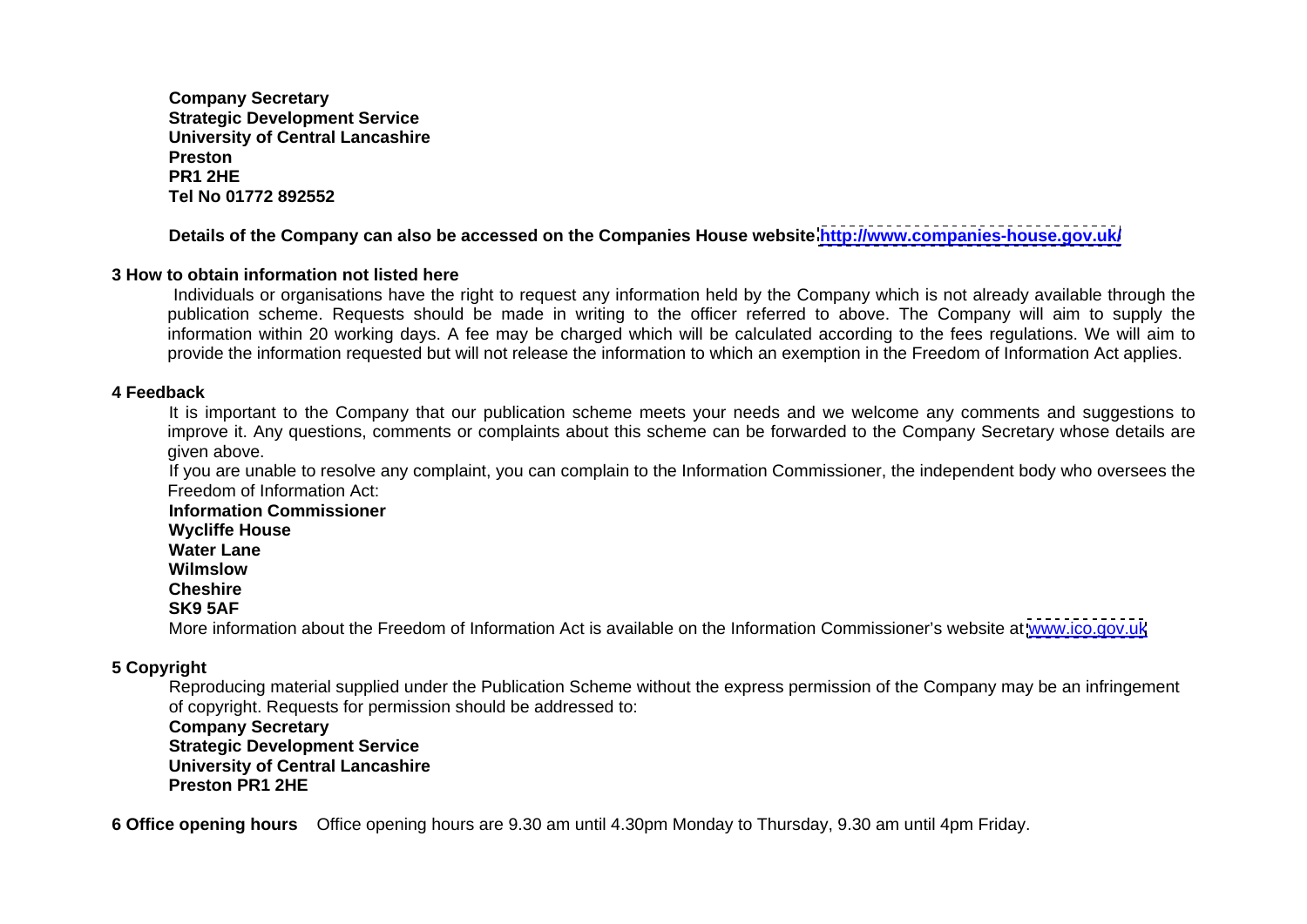## **CLASSES OF INFORMATION**

#### **1. Who we are and what we do**

Uclan (Overseas) Limited is a publicly owned company being a subsidiary company within the University of Central Lancashire Group. The Company is a private limited company which was incorporated on 30<sup>th</sup> April 2008 and registered at Companies House under Company number 6580862. The Company's principal activitv is general commercial services provision overseas. All support services for the Company are provided by the University of Central Lancashire whose publication scheme can be accessed at <http://www.uclan.ac.uk/>

Further information is available at: [http://www.uclan.ac.uk/information/services/sds/governance\\_committees/companies/companies\\_trusts.php](http://www.uclan.ac.uk/information/services/sds/governance_committees/companies/companies_trusts.php)

| <b>Class</b>                            | <b>Description</b> | <b>I</b> Item              | Link/Availability                                                       |
|-----------------------------------------|--------------------|----------------------------|-------------------------------------------------------------------------|
| <u><b>Who we are and what we do</b></u> |                    |                            | This class contains organisational information, structures, locations   |
|                                         |                    |                            | and contacts relating to the Company                                    |
|                                         | <b>Roles and</b>   |                            |                                                                         |
|                                         | responsibilities   |                            |                                                                         |
|                                         |                    | Certificate of             | Paper copy: On application to Company Secretary                         |
|                                         |                    | Incorporation              |                                                                         |
|                                         |                    |                            |                                                                         |
|                                         |                    | Memorandum and             |                                                                         |
|                                         |                    | Articles of                | Paper copy: On application to Company Secretary                         |
|                                         |                    | Association                |                                                                         |
|                                         |                    | <b>Corporate Structure</b> | See website for wholly owned companies structure:                       |
|                                         |                    |                            | http://www.uclan.ac.uk/information/services/sds/governance_committ      |
|                                         |                    |                            | ees/companies/companies_trusts.php                                      |
|                                         | <b>Board</b>       | Details of members         | Paper copy: On application to Company Secretary                         |
|                                         | members            |                            |                                                                         |
|                                         |                    | List of Directors          | See website for list of Directors :                                     |
|                                         |                    |                            | http://www.uclan.ac.uk/information/services/sds/governance_committ      |
|                                         |                    |                            | ees/companies/companies_trusts.php                                      |
|                                         |                    |                            |                                                                         |
|                                         |                    |                            | Register of Allotment   Paper copy: On application to Company Secretary |
|                                         |                    | of Shares                  |                                                                         |
| <b>What we spend and how we</b>         |                    |                            |                                                                         |
| <u>spend it</u>                         |                    |                            |                                                                         |
|                                         |                    |                            |                                                                         |
|                                         | <b>Annual</b>      | <b>Statutory Accounts</b>  | Paper copy : On application to Company Secretary                        |
|                                         | <b>Accounts</b>    |                            |                                                                         |